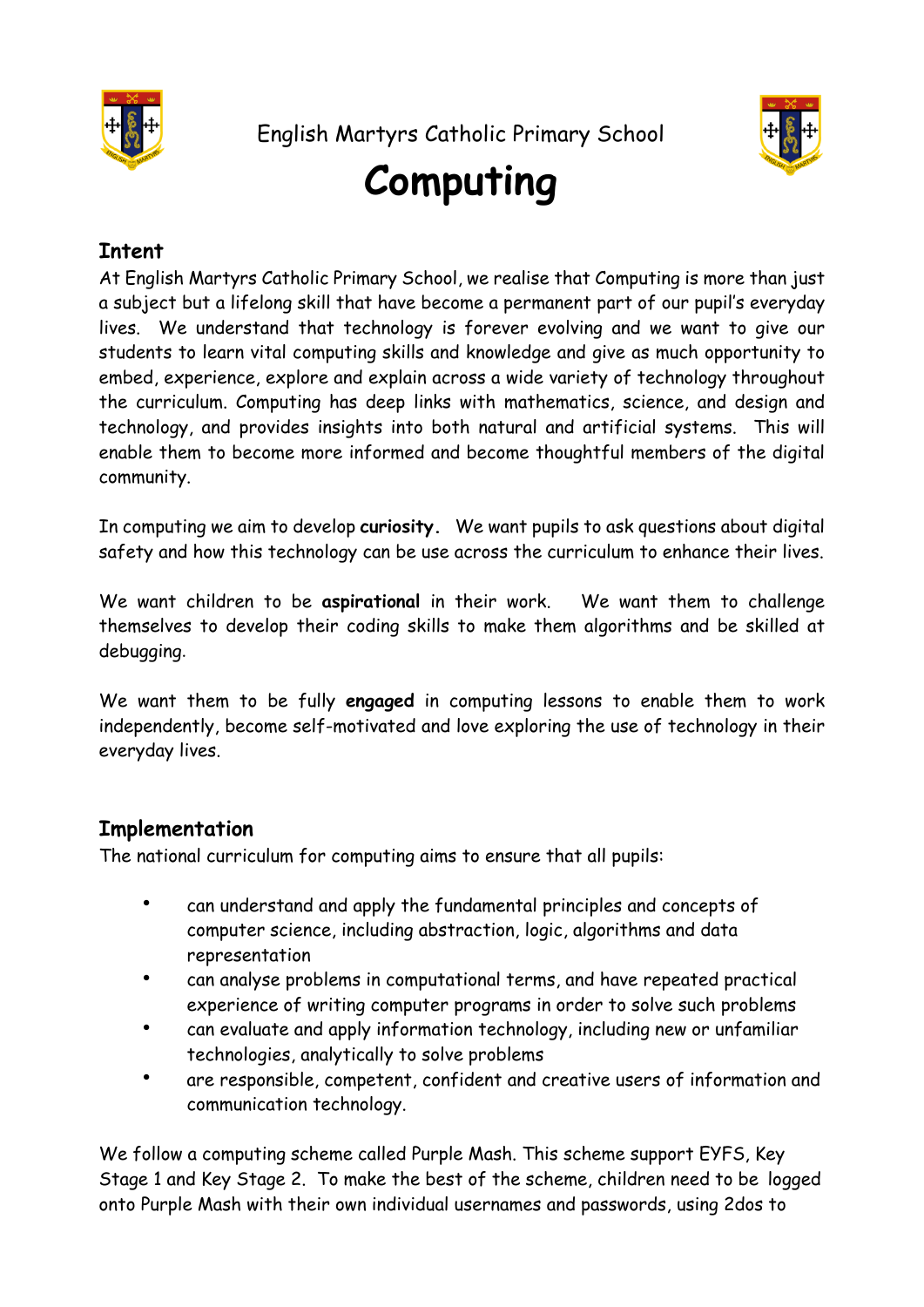complete work so their work will be saved in their own folders automatically and can be easily reviewed and assessed by the class teacher. Lesson plans also make use of the facility within Purple Mash to set activities for pupils which they can then complete and hand-in online (2Dos). This enables teachers to assess their work easily as well as distribute resources to all pupils.

There are Long Term Plans which outline where units are taught for each year group.

Units that link to the maths curriculum:

- 1.2 Grouping and Sorting
- 1.3 Pictograms
- 2.4 Questioning
- 3.6 Branching Databases
- 3.8 Graphing
- 5.4 Databases
- 6.9 Spreadsheets

All years: Spreadsheet units

Units that could be part of English lessons:

- 3.7 Simulations
- 4.4 Writing for Different Audiences
- 5.8 Word Processing

Units that could easily be theme linked:

Any of the data handling units suggested in the maths section.

- 1.6 Animated stories
- 2.6 Creating Pictures
- 2.8 Presenting Ideas
- 3.9 Presenting
- 4.6 Animation
- 5.5 Game Creator
- 5.7 Concept maps
- 6.7 Quizzing

For lessons taught more discretely as computing such as Email (3.5) and Blogging (6.4), topic themes could still be used to double-up on objectives covered.

Online safety units can be part of RSE\PSHE lessons; there is a strong link between the learning objectives related to online safety with many of the online safety lessons aligning with RSE\PSHE objectives.